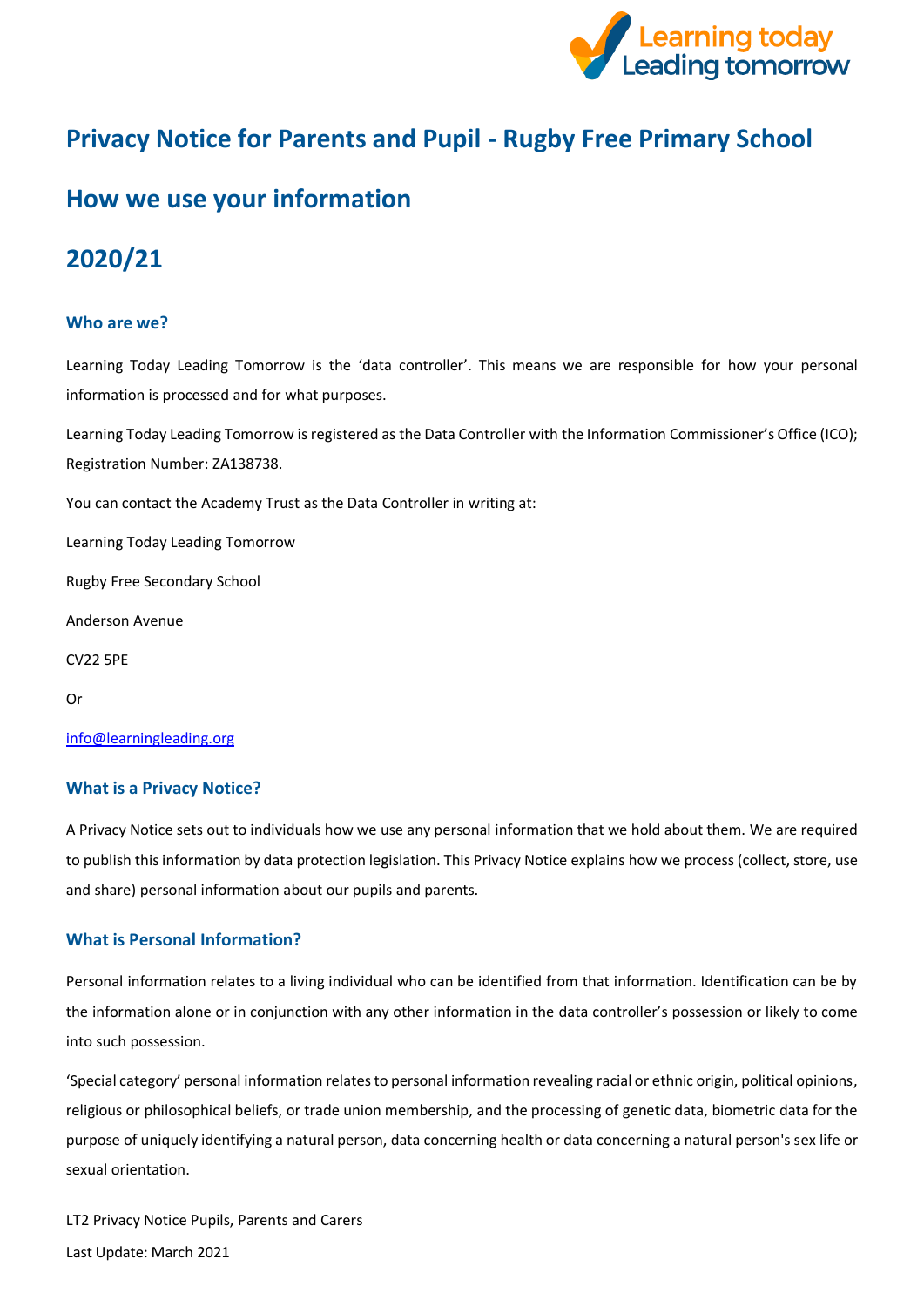

## **What personal information do we process about pupils and parents?**

The pupil and parent information that we collect, hold and share includes:

- Personal information including a pupil's name, date of birth, unique pupil number and home address
- Characteristics such as ethnicity, language, nationality, country of birth and free school meal eligibility
- Attendance information such as sessions attended, number of absences and absence reasons
- Admissions information
- Educational information including records of work, assessment results, relevant medical information, details of pupils' special educational needs, exclusions/behavioural information, post-16 learning information
- Contact information for parents, carers and other relatives, including telephone numbers, home addresses and e-mail addresses
- Information about a child's home life, where required as part of necessary safeguarding and welfare processes
- CCTV recordings in common areas

## **Why do we use personal information?**

We use pupil data to:

- Support pupil learning
- Monitor and report on pupil progress
- Provide appropriate pastoral care
- Assess the quality of our services
- Comply with the law regarding data sharing
- Safeguard pupils
- Administer admissions waiting lists
- Carry out research
- Share medical information with health professionals

## **Collecting pupil information**

Whilst the majority of pupil information you provide to us is mandatory, some of it is provided to us on a voluntary basis. In order to comply with the General Data Protection Regulation, we will inform you whether you are required to provide certain pupil information to us or if you have a choice in this.

## **What are the legal reasons for us to process your personal information?**

We are required to process personal information in accordance with data protection legislation and only do so when the law allows us to. The lawful reasons we have for processing personal information are as follows: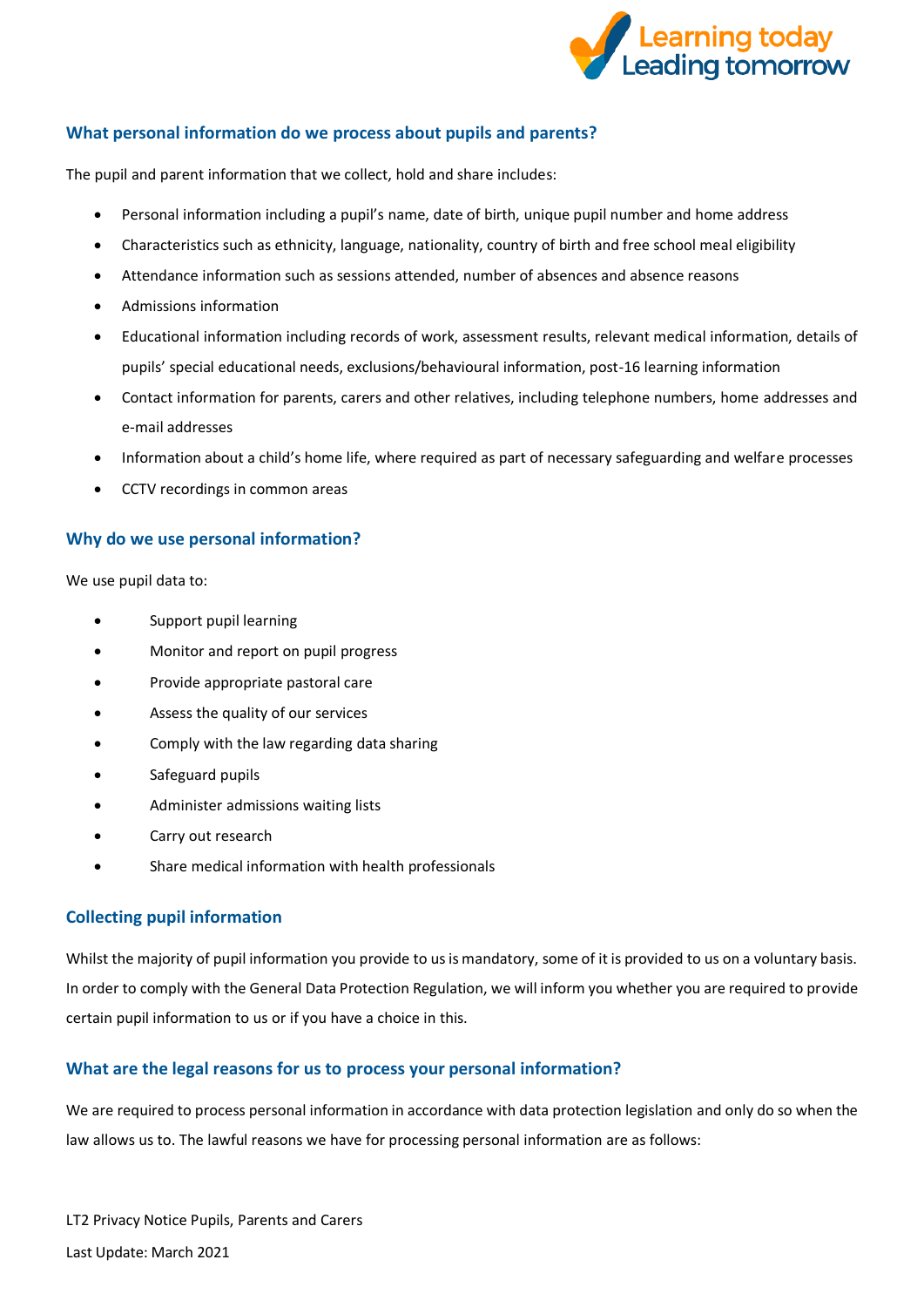

#### 1) To comply with the law

We collect and use general purpose pupil information in order to meet certain legal requirements and legal obligations placed upon the Academy Trust by law. We therefore are required to this process personal information for such purposes even if you have not consented to us doing so.

Details of the type of processing that we must undertake, the personal data that is processed, the legislation which requires us to do so and who we may share this information with is set out in Table 1.

If you would like a copy of or further information regarding the statutory authorities that underpin our legal obligations, you should contact the Academy Trust in writing.

## 2) To protect someone's vital interests

We are able to process personal information when there is an emergency and/or where a person's life is in danger.

Details of the type of processing that we may undertake on this basis and who we may share that information is set out in Table 2.

## 3) With the consent of the individual to whom that information 'belongs'

Whilst much of the personal information processed is in accordance with a legal requirement, there is some personal information that we can only process when we have your consent to do so. In these circumstances, we will provide you with specific and explicit information regarding the reasons the data is being collected and how the data will be used.

Details of the type of processing that we may undertake on this basis and who we may share that information is set out in Table 3.

#### 4) To perform a public task

It is a day-to-day function of the Academy Trust to ensure that children receive the education and support they require. Much of this work is not set out directly in any legislation but it is deemed to be necessary in order to ensure that pupils are properly educated and supported.

Details of the type of processing that we may undertake on this basis and who we may share that information is set out in Table 4.

In certain circumstances, an individual has the right to object to any processing where it is likely to cause or is causing harm or distress. To exercise this right, individuals should do so by contacting the Learning Today Leading Tomorrow to inform them of their reasons for the objection. These reasons should relate to your specific circumstances. Upon receipt of an objection, the Learning Today Leading Tomorrow will consider the reasons for the objection and balance this against the legitimate grounds to process data.

#### 5) We have a legitimate interest

LT2 Privacy Notice Pupils, Parents and Carers Occasionally we have reasons to process information which fall outside of our usual day-to-day school functions. Details of the type of processing that we may undertake on this basis are set out in Table 5.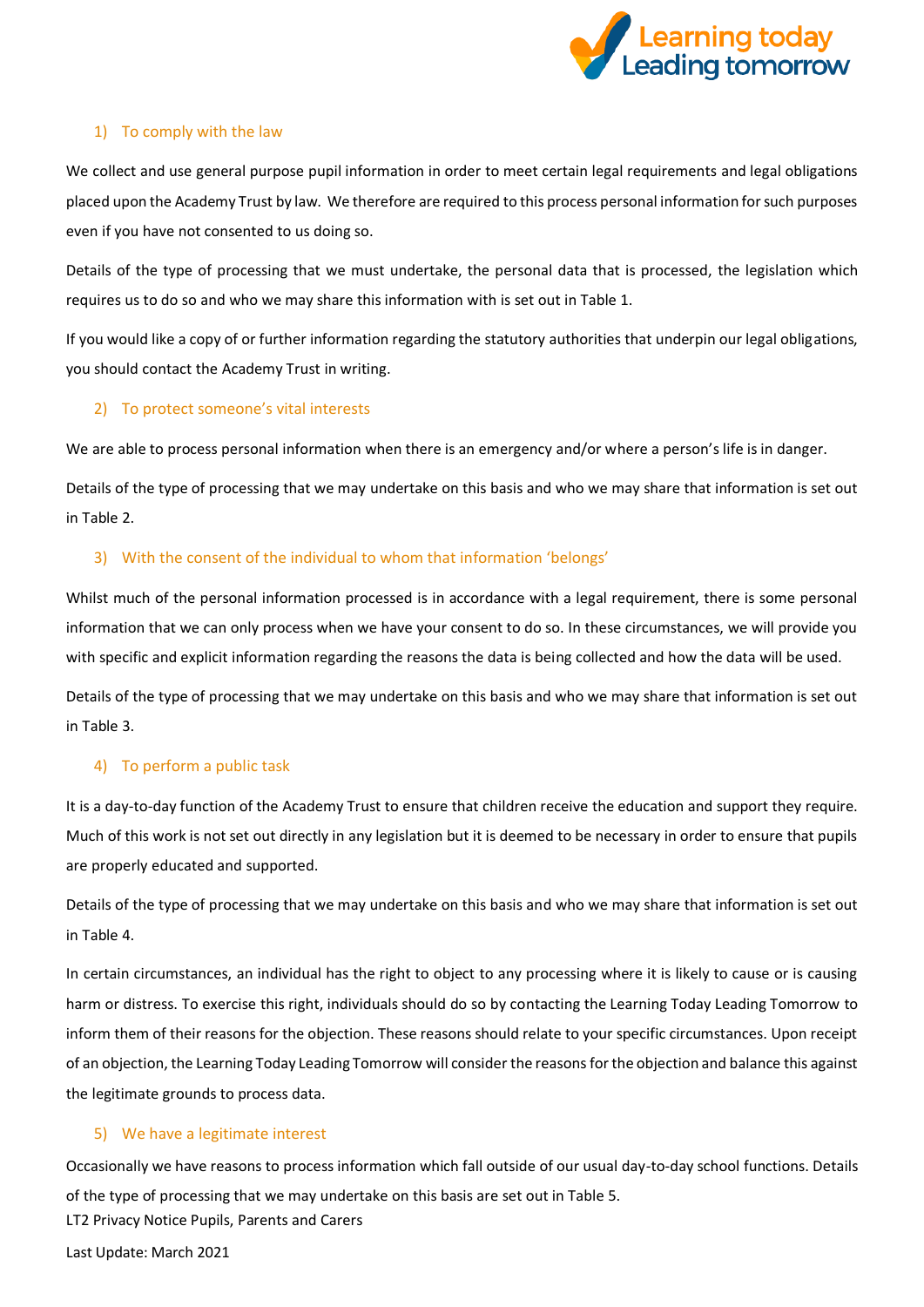

In certain circumstances an individual has the right to object to any processing where it is likely to cause or is causing harm or distress. To exercise this right, individuals should do so by contacting the Learning Today Leading Tomorrow to inform them of their reasons for the objection. These reasons should relate to your specific circumstances. Upon receipt of an objection, the Learning Today Leading Tomorrow will consider the reasons for the objection and balance this against the legitimate grounds to process data.

## **Special category personal information**

In order to process 'special category' data, we must be able to demonstrate how the law allows us to do so. In additional to the lawful reasons above, we must also be satisfied that ONE of the following additional lawful reasons applies:

- Explicit consent of the data subject
- Processing relates to personal data which is manifestly made public by the data subject
- Necessary for establishing, exercising or defending legal claims
- Necessary for reasons of substantial public interest
- Necessary for preventive or occupational medicine, or for reasons of public interest in the area of public health
- Necessary for archiving, historical research or statistical purposes in the public interest

The lawful reasons for each type of special category personal information data that we process is set out in the tables attached.

## **Who might we share your information with?**

We routinely share pupil information with:

- Schools that the pupils attend after leaving us
- Our local authority
- The Department for Education (DfE)
- Local Public Health Team
- NHS and NHS Test and Trace
- Public Health and other public health agencies
- Information Management software: Scholarpack, CPOMS, ParentPay
- Education/classroom apps: SeeSaw, Maths Circle, Purple Mash, Readtheory, Primary PE Passport, Jigsaw, School Library Systems
- Educaterers (outsourced catering service) and Game On (external sports coach service)
- Local Services including Rugby Food Bank, the local Compass Team at Warwickshire County Council, the local educational psychologist team and Warwickshire Education Services
- Conferencing software for homework and home learning: Zoom

We do not share information about our pupils or parents unless the law and our policies allow us to do so.

Please refer to the tables for information about what personal information is shared with which specific third parties.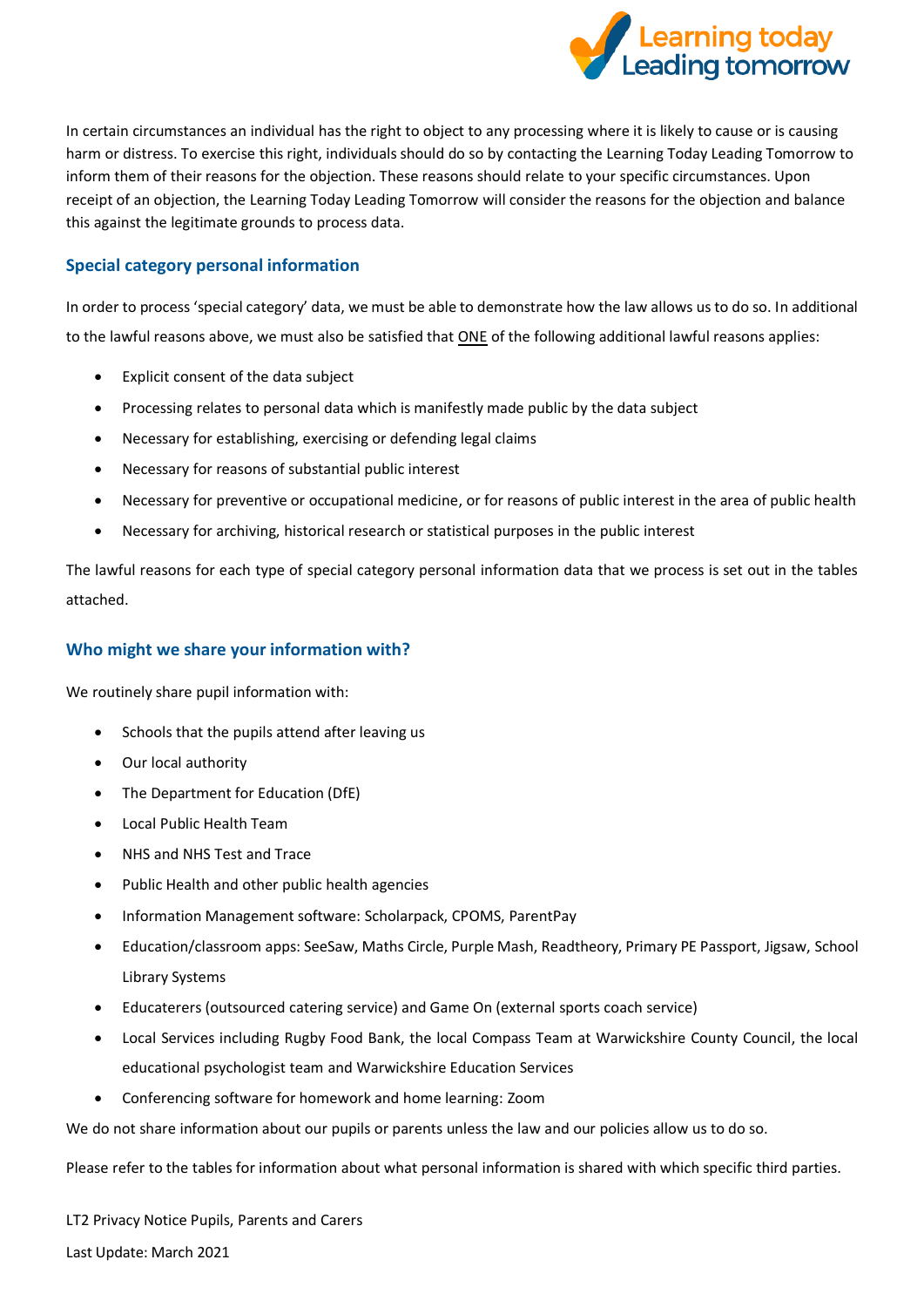

#### **Data collection requirements:**

To find out more about the data collection requirements placed on us by the Department for Education (for example; via the school census) go to [https://www.gov.uk/education/data-collection-and-censuses-for-schools.](https://www.gov.uk/education/data-collection-and-censuses-for-schools)

#### **NHS Test and Trace/Public Health Agencies**

It may be necessary for us to share limited information with the above agencies in the event that an individual tests positive for the Coronavirus, or if there is an outbreak. This will enable the named agencies to liaise with families to provide advice and support, and to take appropriate steps in responding to an outbreak. You have the right to object to the sharing of information with such agencies. This is not an absolute right and will be assessed on a case by case basis.

#### **COVID-19 – Data Collection Requirements**

It may be necessary for us to share limited information with the Department of Public Health if an individual tests positive for Coronavirus, or if there is a Coronavirus outbreak. This will enable the named agencies to liaise with families to provide advice and support, and to take appropriate steps in responding to an outbreak.

#### **What do we do with your information?**

All personal information is held in a manner which is compliant with data protection legislation. Personal information is only processed for the purpose it was collected The Academy Trust monitors the personal information it processes and will only share personal information with a third party if it has a legal basis to do so (as set out above).

#### **How long do we keep your information for?**

In retaining personal information, the Academy Trust has a [Records Management and Retention Policy.](https://www.the-trust-governor.co.uk/documents/202103240752500.210326%20LT2%20Records%20Management%20Policy.pdf) The schedules set out the Statutory Provisions under which the Academy Trust are required to retain the information.

#### **Transferring data internationally**

Where we transfer personal data to a country or territory outside the UK, we will do so in accordance with data protection law. We intend only to share to countries that have an adequacy decision. Where we share data to the USA, which includes SeeSaw, Microsoft Office and Zoom, we use Standard Contractual Clauses as a secure transfer mechanism, under Article 46 of the GDPR.

#### **What are your rights with respect of your personal information?**

Under data protection law, parents and pupils have the right to request access to information about them that we hold. To make a request for your personal information, or to have access to your child's educational record, contact the Trust directly via email a[t sar@learningleading.org](mailto:sar@learningleading.org) or alternatively;

Learning Today Leading Tomorrow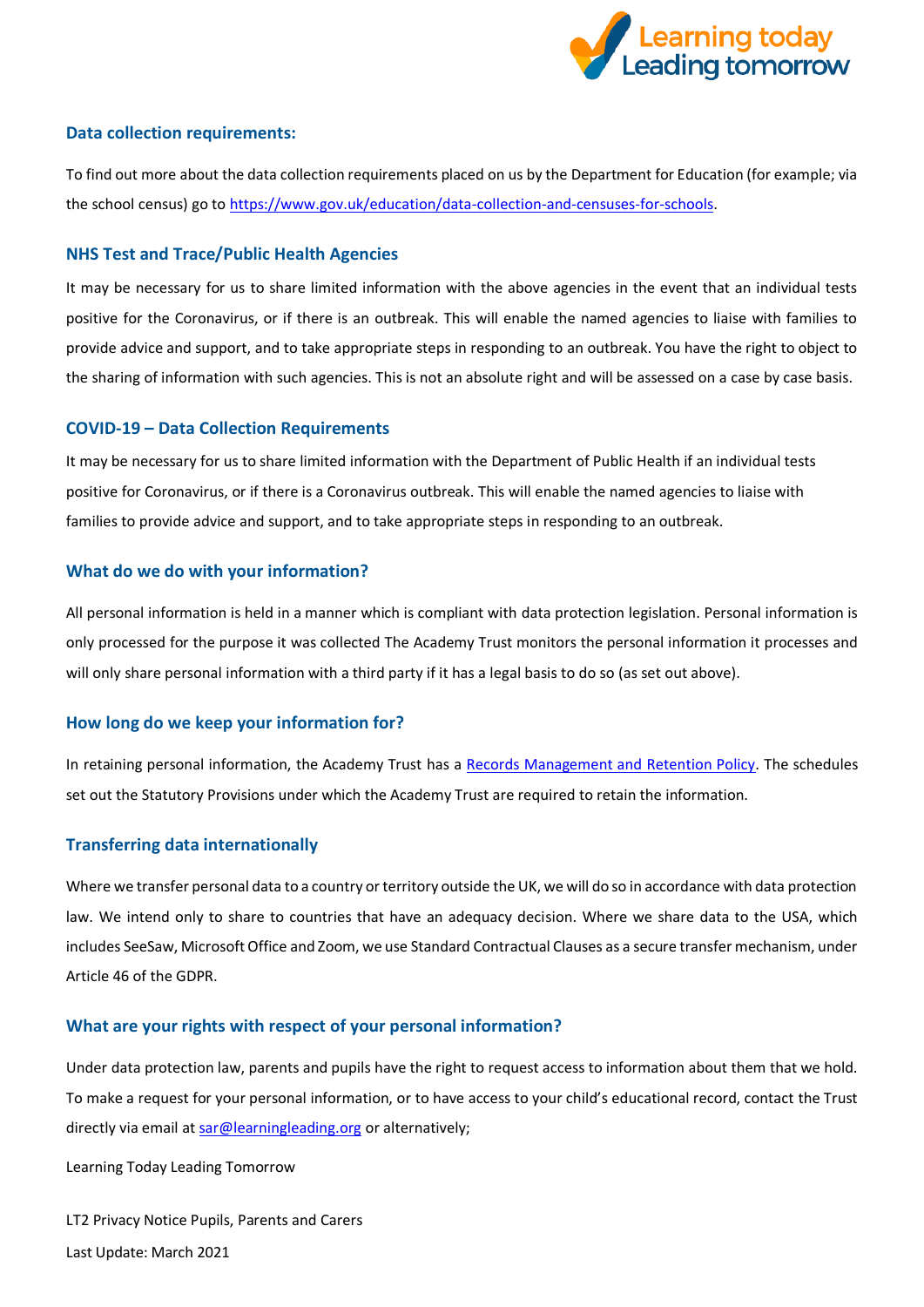

Rugby Free Secondary School

Anderson Avenue

Rugby

CV22 5PE

#### **\*\*Please ensure you specify which school your request relates to.**

In certain circumstances where the trust processes data for the purposes of legitimate interests or to fulfil their public task, individuals have a right to object to the processing where it is likely to cause, or is causing, harm or distress. When exercising this right, individuals should contact the trust to inform them of their reasons for their objection. The trust will consider the reasons for any objection and asses the risk to the individual against the purposes for the processing. In the event the trust is unable to comply with an objection, we will ensure we can demonstrate compelling legitimate grounds to continue with the processing.

You also have the right to:

- Object to processing of personal data that is likely to cause, or is causing, damage or distress
- Prevent processing for the purpose of direct marketing
- Object to decisions being taken by automated means
- In certain circumstances, have inaccurate personal data rectified, blocked, erased or destroyed
- Claim compensation for damages caused by a breach of the Data Protection regulations

If you have a concern about the way we are collecting or using your personal data, you should raise your concern with us in the first instance or directly to the Information Commissioner's Office at <https://ico.org.uk/concerns/>

#### **Review**

The content of this Privacy Notice has been updated in line with advice for COVID-19. The next full review will take place in March 2022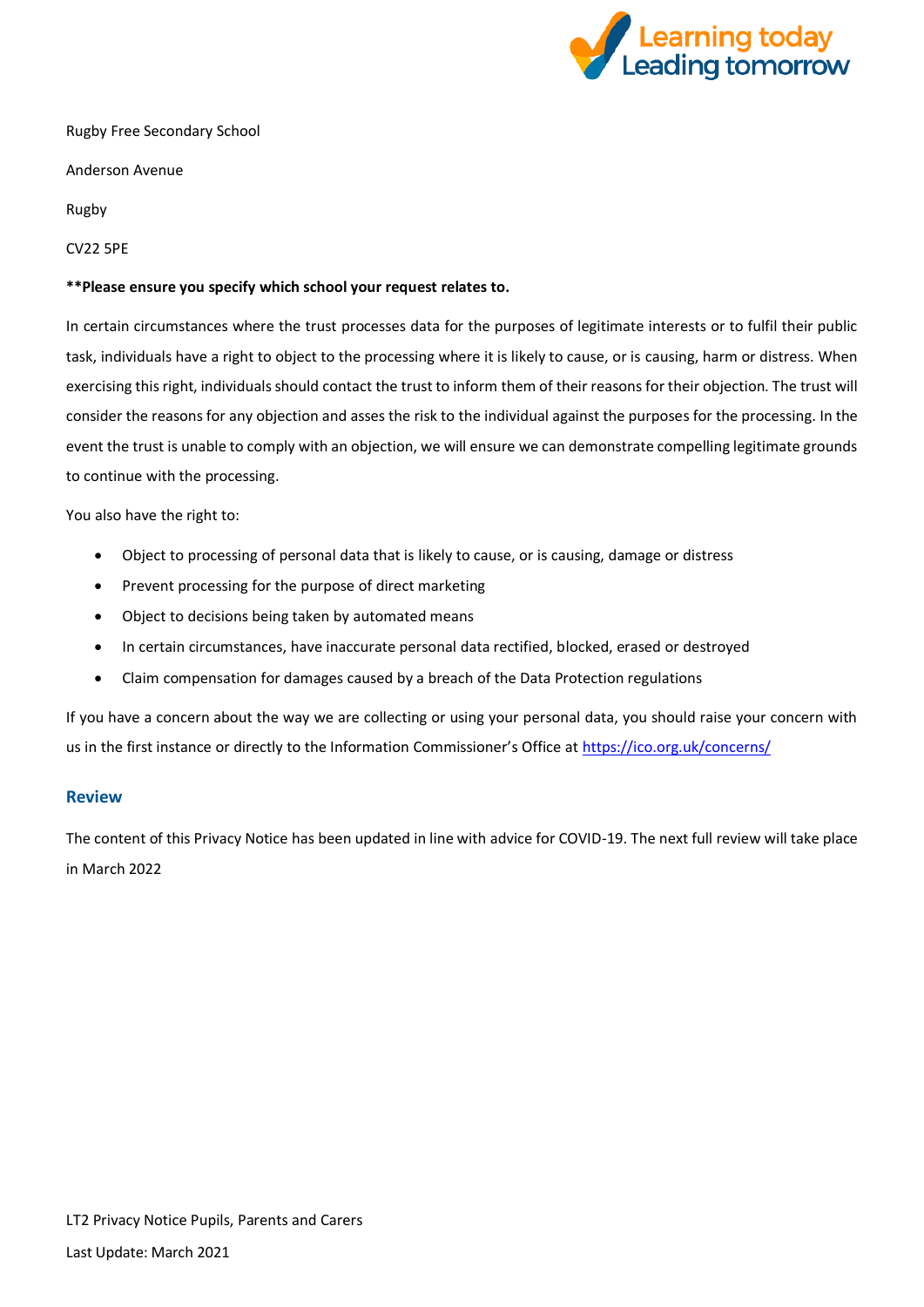

## **Table 1 – Personal information we are required to process to comply with the law:**

| Information                           | Relevant legislation                   | Special Category-  | Third Parties with whom we share the   | Lawful reason for sharing        |
|---------------------------------------|----------------------------------------|--------------------|----------------------------------------|----------------------------------|
| Type                                  |                                        | additional lawful  | information                            |                                  |
|                                       |                                        | reason             |                                        |                                  |
| <b>Special Education Needs Report</b> | Children and Families Act 2014, Part 3 | Public Task, Vital | Local Authority, DfE                   | Legal Obligation                 |
| and SEND Information                  | - schools have a duty to keep          | Interest           |                                        | <b>Children and Families Act</b> |
|                                       | information on the child's needs and   |                    |                                        |                                  |
|                                       | provide the appropriate support        |                    |                                        |                                  |
|                                       |                                        |                    |                                        |                                  |
|                                       | Education Act 1996, Part 4 - duty to   |                    |                                        |                                  |
|                                       | provide for pupils with special        |                    |                                        |                                  |
|                                       | educational needs                      |                    |                                        |                                  |
| Attendance register                   | <b>Education (Pupil</b>                | <b>Public Task</b> | OFSTED, Local Authority, future school | Legal Obligation                 |
|                                       | Registration)(England) Regulations     |                    |                                        |                                  |
|                                       | 2006, Regulation 4, 6, 10, 11 and 12   |                    |                                        |                                  |
| <b>Common Transfer file</b>           | <b>Education (Pupil</b>                |                    | School pupil transfers to              | Legal Obligation                 |
|                                       | Registration)(England) Regulations     |                    |                                        |                                  |
|                                       | 2005, Regulation 6                     |                    |                                        |                                  |
| Safeguarding information              | <b>Education (Independent School</b>   | <b>Public Task</b> | Local Authority, Next School           | Legal Obligation                 |
|                                       | Standards) Regulations 2014 -          |                    | <b>CPOMS</b>                           | <b>Public Task</b>               |
|                                       | requirement to maintain safeguarding   |                    |                                        |                                  |
|                                       | by writing up a risk assessment policy |                    |                                        |                                  |
| <b>Admissions Register</b>            | <b>Education (Pupil</b>                |                    | <b>OFSTED, Local Authority</b>         | Legal Obligation                 |
|                                       | Registration)(England) Regulations     |                    |                                        |                                  |
|                                       | 2006, Regulation 4, 5, 10, 11, 14 and  |                    |                                        |                                  |
|                                       | 15                                     |                    |                                        |                                  |
| <b>Curricular Record including</b>    | The Education (Independent School      | <b>Public Task</b> | OFSTED, Local School. Local Authority  | Legal Obligation                 |
| Assessment and achievement data       | Standards) Regulations 2014,           |                    |                                        |                                  |
|                                       | regulation 32(f) - requirement for     |                    |                                        |                                  |

LT2 Privacy Notice Pupils, Parents and Carers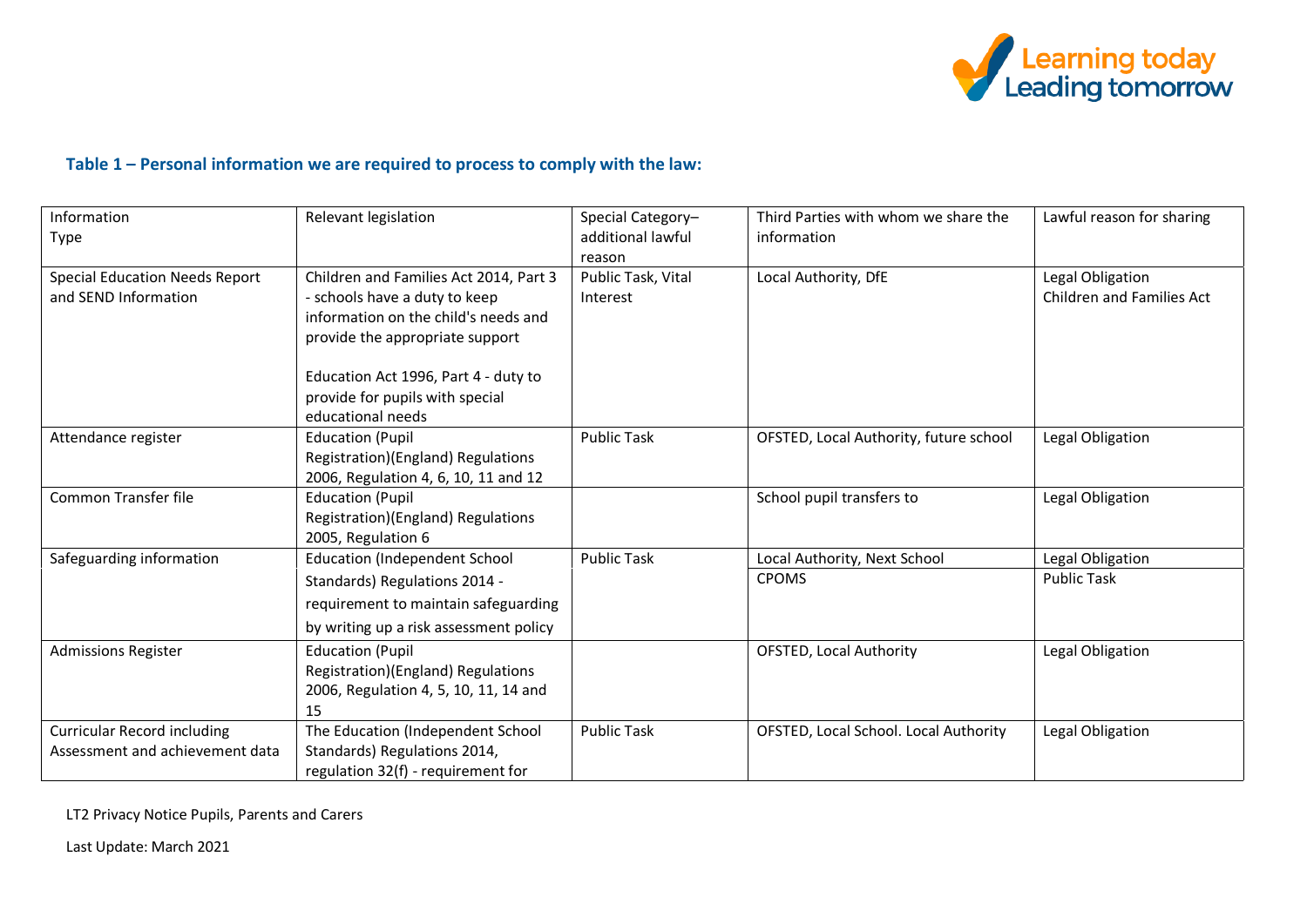

|                                                                                                  | independent schools to produce an<br>annual report                                                                                                |                                                            |                                                                                      |                                                                                                                                                                                                         |
|--------------------------------------------------------------------------------------------------|---------------------------------------------------------------------------------------------------------------------------------------------------|------------------------------------------------------------|--------------------------------------------------------------------------------------|---------------------------------------------------------------------------------------------------------------------------------------------------------------------------------------------------------|
| <b>Educational Record</b>                                                                        | <b>Education (Pupil Information)</b><br>(England) Regulations 2005, Regulation<br>5 and 6                                                         |                                                            | Parents, Local school                                                                | Legal Obligation                                                                                                                                                                                        |
| Pupil Information i.e name, age<br>address, Emergency contact details                            | <b>Education (Information About</b><br><b>Education (Pupil Information)</b><br>(England) Regulations 2005 - to keep a<br>pupil educational record |                                                            | Department of Education - school<br>census. Other schools - when pupils<br>transfers | Legal Obligation                                                                                                                                                                                        |
| Medical Information including<br>conditions, allergies, disabilities and<br>dietary requirements | Legal Obligation Children and Families<br>Act 2014, section 100 - schools have a<br>duty to support pupils with a medical                         | Necessary for<br>preventative or<br>occupational medicine, | Department of Education - school<br>census. Other schools - when pupils<br>transfers | Legal Obligation                                                                                                                                                                                        |
|                                                                                                  | condition                                                                                                                                         | Public Task, Vital<br>Interest                             | <b>Educaterers (dietary</b><br>requirements/allergies)                               | <b>Public Task</b>                                                                                                                                                                                      |
| <b>School Census</b>                                                                             | Education Act 1996, Sections 537 &<br>537A, and accompanying regulations                                                                          |                                                            | Department of Education                                                              | Legal Obligation                                                                                                                                                                                        |
| Ethnicity                                                                                        | Legal Obligation<br>Education Act 1996, Section 537A - to                                                                                         | necessary for archiving,<br>research and statistics        | Local Authority, DfE                                                                 | Legal Obligation                                                                                                                                                                                        |
|                                                                                                  | complete the school census                                                                                                                        | <b>Public Task</b>                                         | ScholarPack and CPOMS                                                                | <b>Public Task</b>                                                                                                                                                                                      |
| Free School Meal Entitlement                                                                     | Legal Obligation Education Act 1996,<br>section 512 - requirement to provide<br>free school meals if the pupil is eligible                        | <b>Public Task</b>                                         | Local Authority, DfE                                                                 | Legal Obligation Education<br>Act 1996, section 512 -<br>requirement to provide free<br>school meals if the pupil is<br>eligible Education Act 1996,<br>Section 537A - to complete<br>the school census |
|                                                                                                  |                                                                                                                                                   |                                                            | ScholarPack and CPOMS                                                                | <b>Public Task</b>                                                                                                                                                                                      |
| <b>Pupil Premium Information</b>                                                                 | The Free School Lunches and Milk, and                                                                                                             |                                                            | Local Authority, DfE                                                                 | Legal Obligation The Free                                                                                                                                                                               |
|                                                                                                  | School and Early Years Finance                                                                                                                    |                                                            |                                                                                      | School Lunches and Milk,                                                                                                                                                                                |
|                                                                                                  | (Amendments Relating to Universal                                                                                                                 |                                                            |                                                                                      | and School and Early Years                                                                                                                                                                              |
|                                                                                                  | Credit) (England) Regulations 2018,                                                                                                               |                                                            |                                                                                      | <b>Finance (Amendments</b>                                                                                                                                                                              |

LT2 Privacy Notice Pupils, Parents and Carers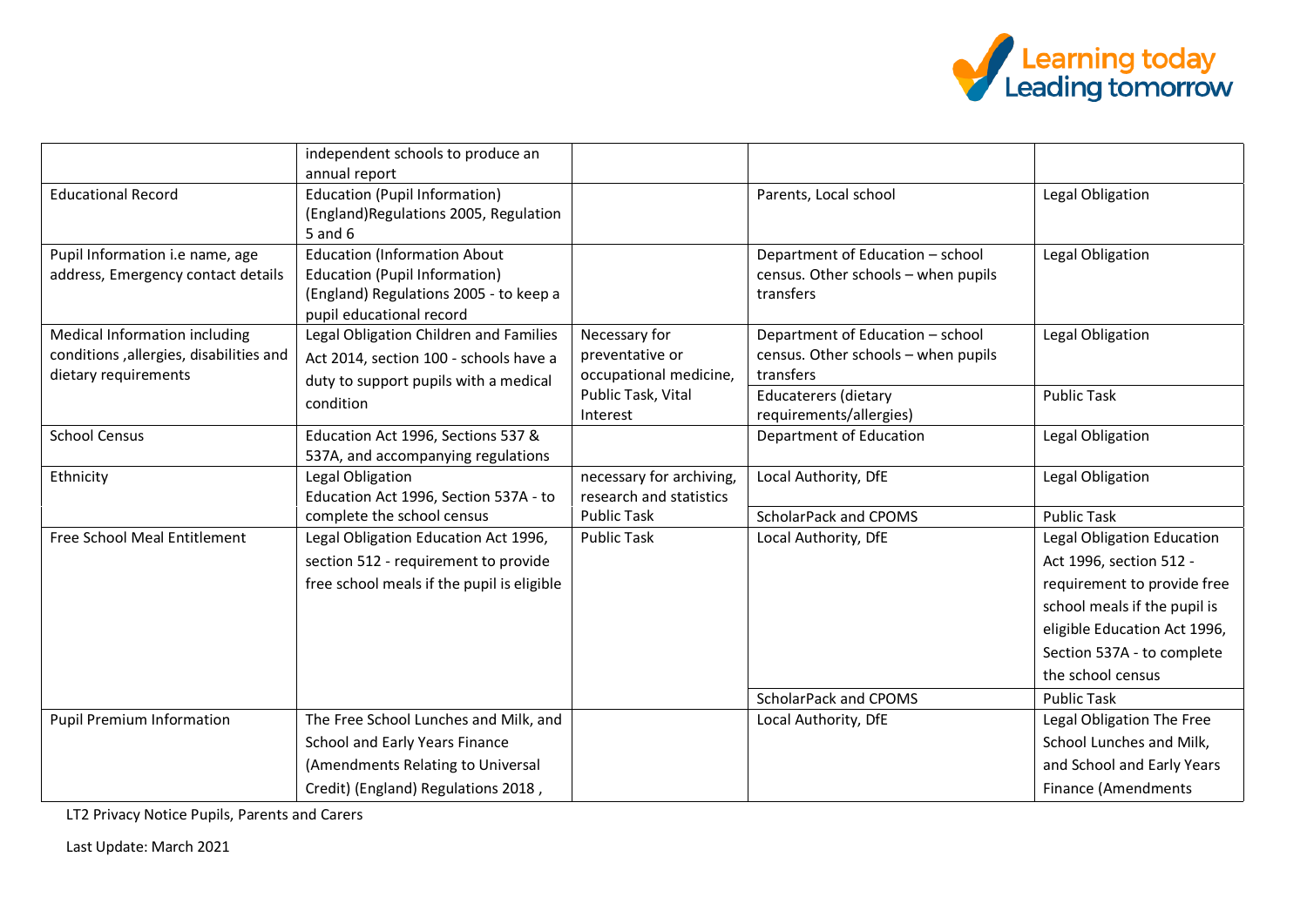

|                              | Regulation 6 - qualifications to receive |                                    | Relating to Universal Credit)  |
|------------------------------|------------------------------------------|------------------------------------|--------------------------------|
|                              | pupil preimium The School                |                                    | (England) Regulations 2018,    |
|                              | Information (England) Regulations        |                                    | Regulation 6 - qualifications  |
|                              | 2008, Schedule 4 Paragraph 9 - schools   |                                    | to receive pupil preimium      |
|                              | are required to publish pupil premium    |                                    | Education Act 1996, Section    |
|                              | information on their website             |                                    | 537A - to complete the         |
|                              |                                          |                                    | school census                  |
|                              |                                          | ScholarPack and CPOMS              | <b>Public Task</b>             |
| <b>Exclusion Information</b> | Legal Obligation School Discipline       | Local Authority, Future School     | <b>Legal Obligation School</b> |
|                              | (Pupil Exclusions and Reviews)           |                                    | Discipline (Pupil Exclusions   |
|                              | (England) Regulations 2012,              |                                    | and Reviews) (England)         |
|                              | Regulation 5 - the head teacher must     |                                    | Regulations 2012,              |
|                              | inform the relevant people of the        |                                    | Regulation 5 - the head        |
|                              | exclusion                                |                                    | teacher must inform the        |
|                              |                                          |                                    | relevant people of the         |
|                              |                                          |                                    | exclusion, including LA        |
| <b>Accident Forms</b>        | Reporting of Injuries, Diseases and      | Local Authority                    | Legal Obligation               |
|                              | Dangerous Occurrences Regulations        |                                    |                                |
|                              | 2013 - to keep records of any incidents  |                                    |                                |
| Previous School              | Legal Obligation Education (Pupil        | Local Authority, DfE, ScholarPack, | <b>Public Task</b>             |
|                              | Information) (England) Regulations       | Future School,                     |                                |
|                              | 2005, Schedule 2 Paragraph 4-            |                                    |                                |
|                              | requirement to include this when         |                                    |                                |
|                              | pupil information is transferred to a    |                                    |                                |
|                              | new school as part of the common         |                                    |                                |
|                              | transfer file                            |                                    |                                |

LT2 Privacy Notice Pupils, Parents and Carers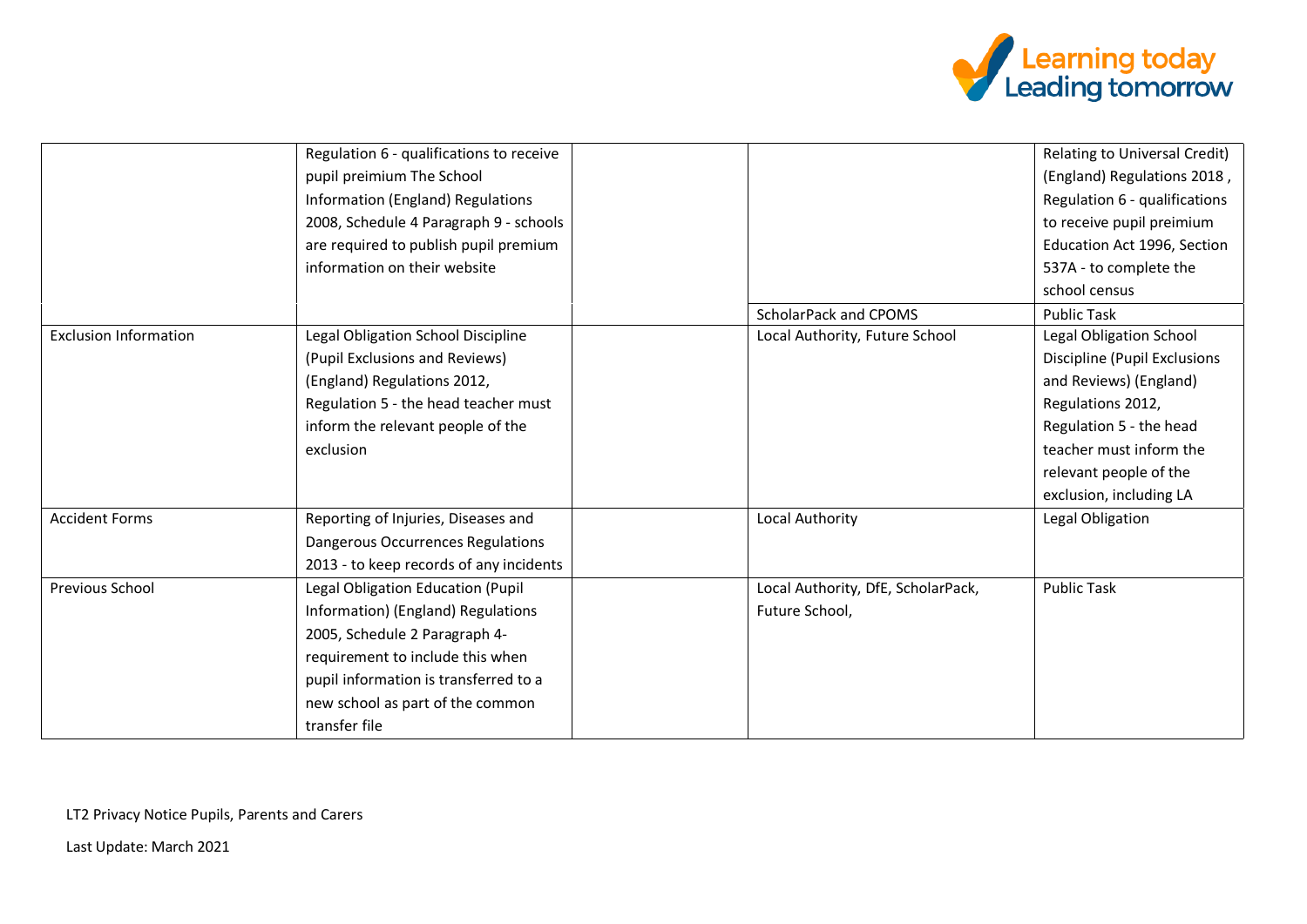

## **Table 2 – Personal information we are required to process as it is necessary to protect someone's vital interests**

| Information      | Special Category - additional lawful reason                         | Third Parties with whom we share the | Lawful reason for sharing |
|------------------|---------------------------------------------------------------------|--------------------------------------|---------------------------|
| Type             |                                                                     | information                          |                           |
| Medical          | Necessary to protect vital interests of the data subject or another | Medical staff i.e.                   | Vital Interest            |
| Information      | person where the data subject is physically or legally incapable of | paramedics/ambulance                 |                           |
|                  | giving consent'                                                     |                                      |                           |
|                  | Public Task, Legal Obligation                                       |                                      |                           |
| Religious belief | Necessary to protect vital interests of the data subject or another | Medical staff <i>i.e.</i>            | Vital Interest            |
|                  | person where the data subject is physically or legally incapable of | paramedics/ambulance                 |                           |
|                  | giving consent'                                                     |                                      |                           |
|                  | <b>Public Task</b>                                                  |                                      |                           |

## **Table 3 - Personal information we are required to process with the consent of the individual to whom that information 'belongs'**

| Information Type | Special Category -       | Third Parties with whom we share the     | Lawful reason for sharing |
|------------------|--------------------------|------------------------------------------|---------------------------|
|                  | additional lawful reason | information                              |                           |
| Photographs      | <b>Public Task</b>       | Government agencies, eg Department for   | Consent                   |
|                  |                          | Education, The Warwickshire Consortium   |                           |
|                  |                          | <b>Teaching School</b>                   |                           |
|                  |                          | Social Media including Facebook, Twitter |                           |
|                  |                          | ScholarPack                              | <b>Public Task</b>        |

LT2 Privacy Notice Pupils, Parents and Carers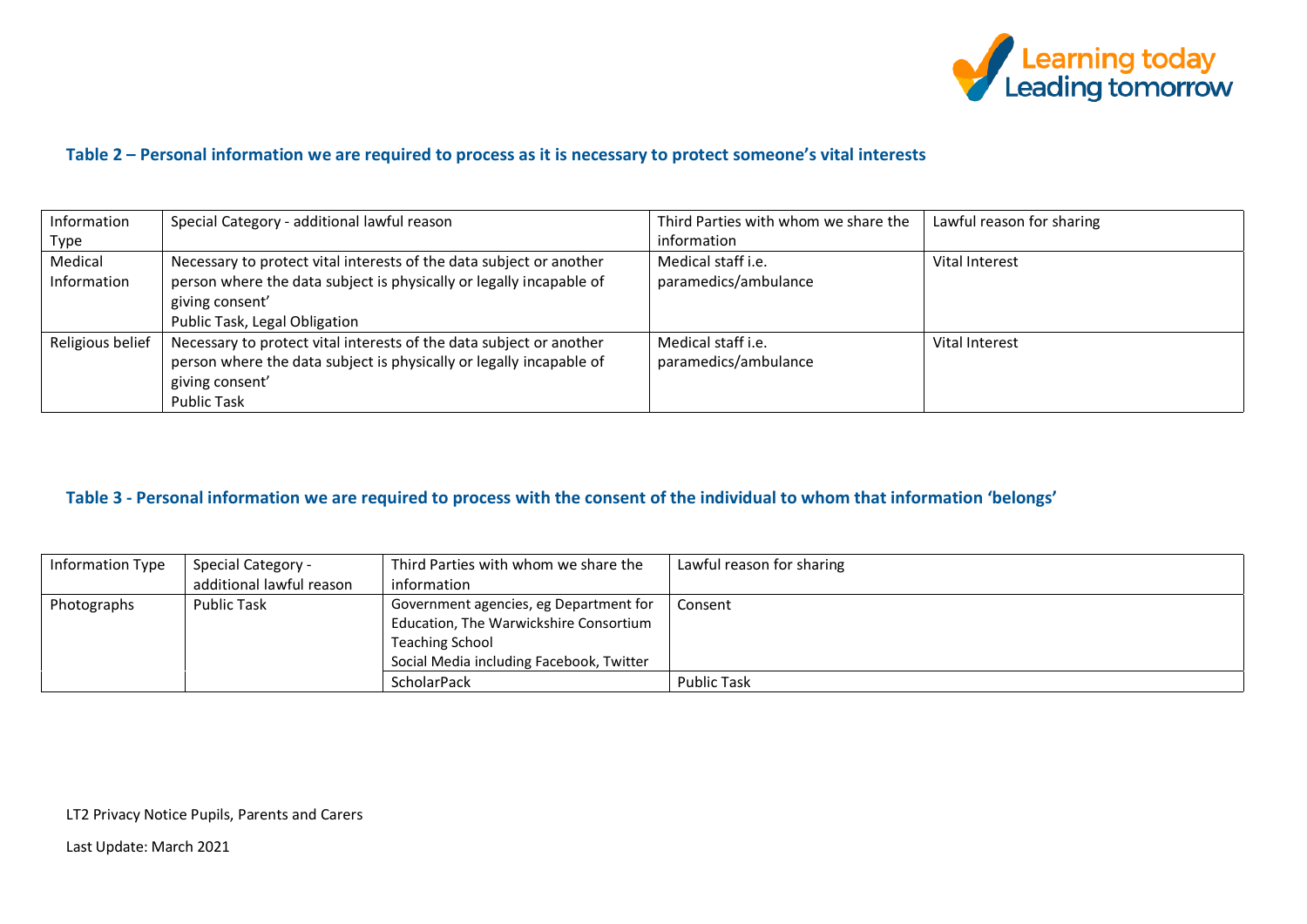

## **Table 4 - Personal information we are required to process because it is necessary to do so in order to perform a public task**

Please note that the right to object applies to *some* of this processing, please see the section above that refers to '*What are your rights with respect of your personal information?*

| Information Type                             | Special Category - additional lawful | Third Parties with whom we share the information       | Lawful reason for sharing      |
|----------------------------------------------|--------------------------------------|--------------------------------------------------------|--------------------------------|
|                                              | reason                               |                                                        |                                |
| Pupil Information i.e name, age, DOB,        |                                      | Department of Education - school census. Other schools | Legal Obligation               |
| address, gender, EAL Status, Emergency       |                                      | $-$ when pupils transfers                              |                                |
| contact details, year / class group          |                                      | ScholarPack, CPOMS, ParentPay, Coolmilk, NHS,          | <b>Public Task</b>             |
|                                              |                                      | Educational Psychologist Team, Rugby Foodbank          |                                |
|                                              |                                      | Compass, Warwickshire Education Services               |                                |
|                                              |                                      | (Name and class only)                                  | <b>Public Task</b>             |
|                                              |                                      | Maths Circle, PurpleMash, ReadTheory, SeeSaw, Primary  |                                |
|                                              |                                      | PE Passport, Compass, School Library Systems, Jigsaw,  |                                |
|                                              |                                      | Educaterers, Game On                                   |                                |
| Academic Progress data including Leuven      |                                      | OFSTED, Parents, Health such as Speech and Language    | Public Task & Legal Obligation |
| data, wellcom data,                          |                                      |                                                        |                                |
| Learning journals, staff observations        |                                      |                                                        |                                |
| Safeguarding information, Medical, Special   |                                      | Local Authority, Health, Parents, Next School          | Legal Obligation               |
| <b>Education Needs</b>                       |                                      | ScholarPack and CPOMS                                  | <b>Public Task</b>             |
|                                              |                                      |                                                        |                                |
| Educational and Safeguarding Information     |                                      | ScholarPack and CPOMS                                  | <b>Public Task</b>             |
| used internally for the purpose of educating |                                      |                                                        |                                |
| and protecting the welfare of children.      |                                      |                                                        |                                |
| <b>Behaviour Information</b>                 |                                      | CPOMS, Local Authority, Future School                  | <b>Public Task</b>             |
| Information for COVID-19 Test and Trace      | Necessary for reasons of public      | Public Health and other public health agencies         | Public task                    |
| including name, DOB, Year Group, Parental    | health                               |                                                        |                                |
| Contact Number result of COVID-19 testing    |                                      |                                                        |                                |

LT2 Privacy Notice Pupils, Parents and Carers